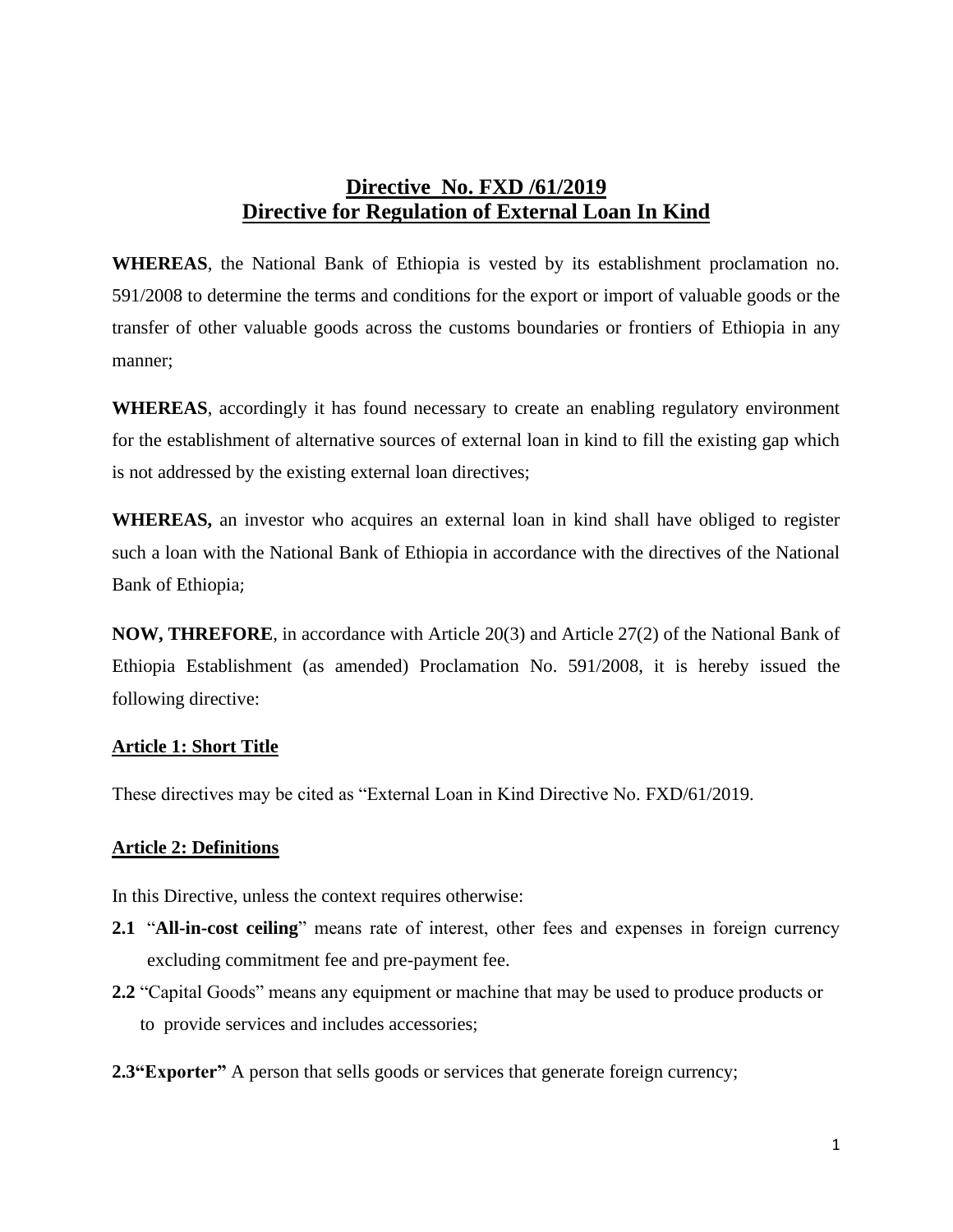- **2.4**"External loan in kind" means acquisition of capital goods from an eligible foreign lender in the form of sale with differed payments, lease agreement or any other legal arrangement that may be approved by the National Bank of Ethiopia;
- **2.5 "Foreign capital"** means paid up capital obtained from foreign sources, and includes the reinvested profits and dividends of a foreign investor and registered by pertinent government body;
- **2.6 "Foreign Investor** "means a foreigner or an enterprise wholly owned by foreign nationals, having invested foreign capital in Ethiopia or a foreigner or an Ethiopian incorporated enterprise owned by foreign nationals jointly investing with domestic investor, and includes an Ethiopian permanently residing abroad and preferring treatment as a foreign investor;
- **2.7 "Guarantee** "means any signed undertaking, however named or described, providing for payment on presentation of a complying demand;
- **2.8** "**Hire-purchase"** means a type of leasing by which a foreign lessor provides a lessee with the use of a specified capital goods, against payment of mutually agreed installments over a specified period under which, with each lease payment, an equal percentage of the ownership is transferred to the lessee and, upon effecting of the last payment, the ownership of the capital goods shall automatically be transferred to the lessee;
- **2.9 "Investor"** means a domestic or a foreign investor having invested in Ethiopia;
- **2.10 "Lease agreement**" means hire-purchase agreement as regulated by pertinent lease law;
- **2.11 "Lessee**" means a person who, under a lease agreement, obtains capital goods from a lessor and has the right to use the capital goods, against payment of rent for an agreed period of time;
- **2.12"Domestic investor"** means an Ethiopian national or a foreign national treated as a domestic investor as per the relevant law, and includes the government, public enterprises as well as cooperative societies established as per the relevant law;
- **2.13"lessor"** means a foreign person who, under a lease agreement is eligible by law to provide to a lessee the right to use the capital goods in return for rent payments for an agreed period of time;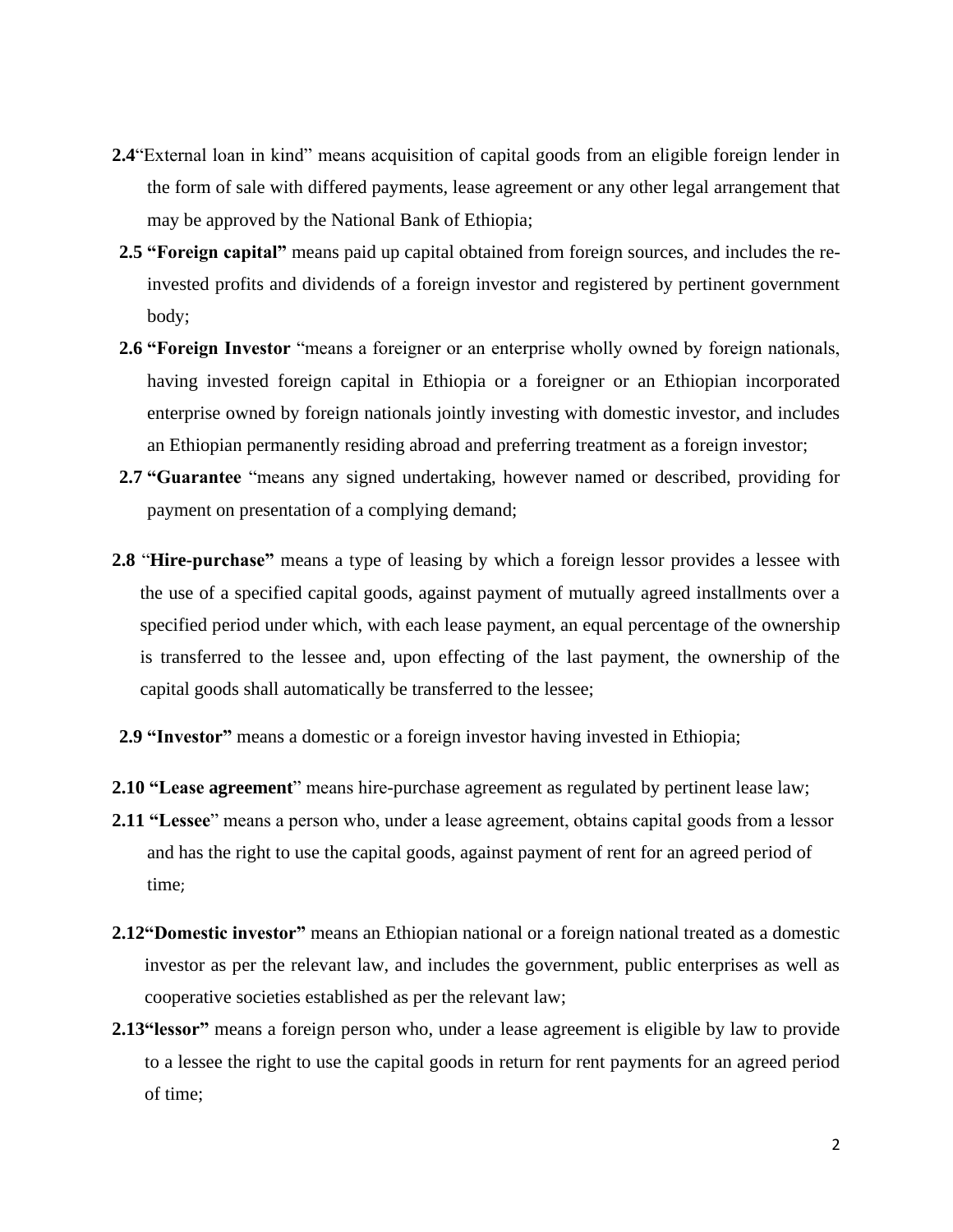- **2.14"Bank** "means a company licensed by the National Bank of Ethiopia to undertake banking business or a bank owned by the Government;
- **2.15"Repayment Method"** means the settlement of principal, interest, rent, and other charges accepted by National Bank of Ethiopia to be paid in cash and/or in kind.
- **2.16"Sale with differed payments"** means a loan arrangement in which the buyer is allowed to start making payments at some specified time in the future after the delivery of the capital goods to the buyer by the seller;
- **2.17"Person"** means any natural or juridical person.

#### **Article 3: General**

- **3.1** External loan in kind guaranteed by Federal Government of Ethiopia shall be registered by the National Bank of Ethiopia by presenting the agreement and the guarantee issued there to.
- **3.2** An eligible borrower except stated under article 3.1 shall first get approval from the National Bank of Ethiopia before entering to external loan in kind agreement with the lender.
- **3.3** An eligible borrower shall register the foreign loan in kind by producing the necessary documents.
- **3.4** No repayment in convertible foreign currency may be allowed for the purpose of repayment of external loan in kind unless registered by the National Bank of Ethiopia.

### **Article 4: Eligible Borrowers and Requirements**

### **4.1 Exporter**

- **4.1.1** An exporter is eligible to acquire capital good through an external loan in kind arrangement; provided that the capital good is going to be utilized in export oriented investment that generates foreign currency.
- **4.1.2** A domestic investor who is engaged in projects that generate foreign currency is also eligible to use the external loan in kind arrangement to acquire capital goods.
- **4.1.3** The following requirements shall be fulfilled for approval of external loan in kind to be acquired by an exporter:
	- **a)** Application letter;
	- **b)** Valid export license given by pertinent licensing authority;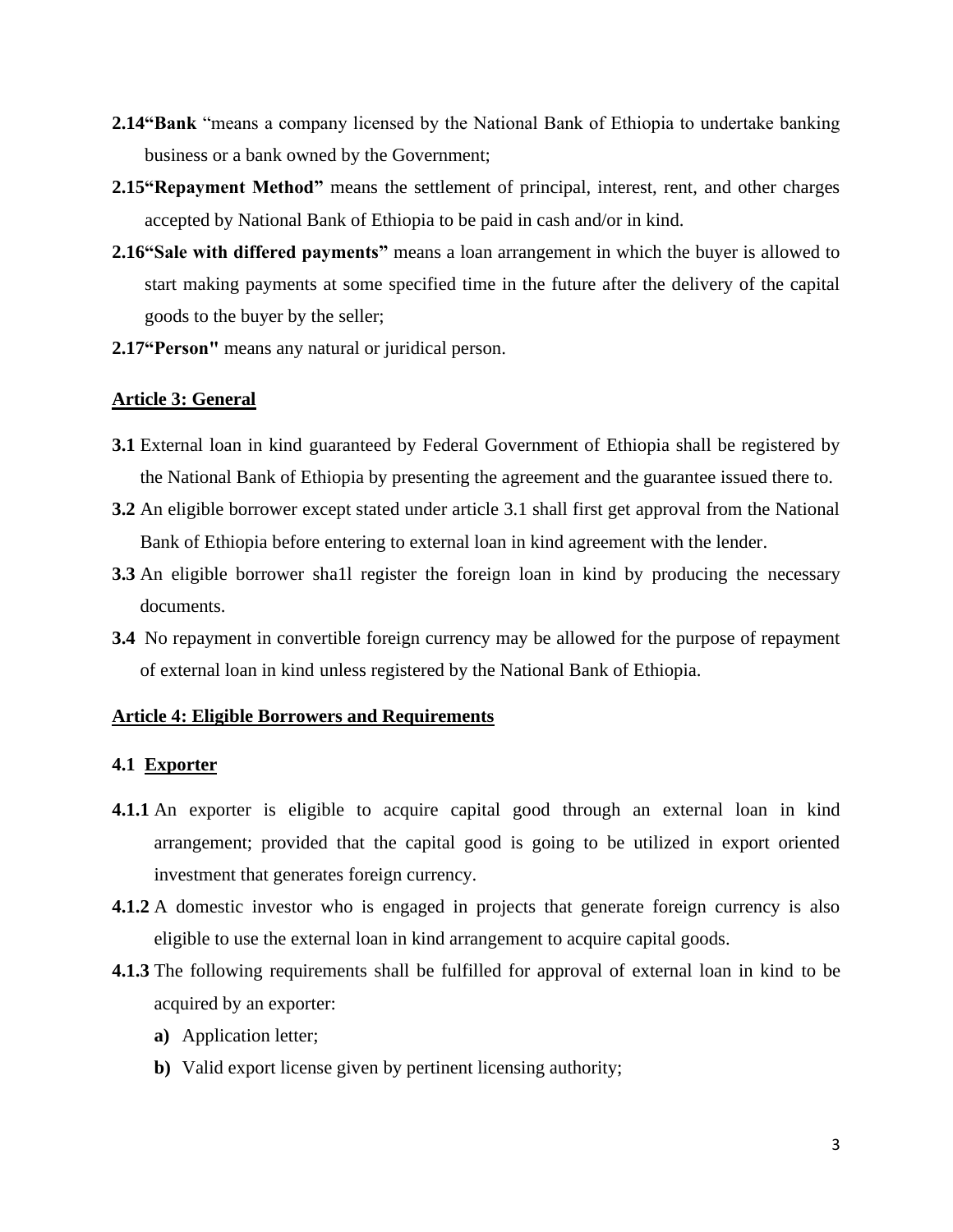- **c)** The draft loan in kind agreement with detailed terms showing the type of agreement, interest rates and applicable charges, repayment method and schedule, borrower-lender relationship, purpose of the loan and other particulars as may be deemed necessary by the National Bank of Ethiopia;
- **d)** Proforma Invoice;
- **e)** The document justifying the capacity to repay the loan; and
- **f)** Supporting letter from relevant government body to attest the capital goods shall have used for the initial intended purpose of acquiring external loan in kind.

# **4.2 Foreign Investor**

- **4.2.1** A foreign investor is also eligible to use the external loan in kind arrangement to acquire capital goods when it fulfills all requirements of article 4.2.3 of this directive.
- **4.2.2** The debt to equity ratio may not exceed 60:40 of the foreign capital.
- **4.2.3** The following requirements shall be fulfilled for approval of external loan in kind to be acquired by foreign investor:
	- **a)** Application letter;
	- **b**) Valid investment or any other valid business license given by pertinent licensing authority as the case may be applicable;
	- **c)** Foreign capital registration certificate issued by pertinent government body;
	- **d)** The draft loan agreement with detailed terms showing the type of agreement, interest rates and applicable charges, repayment method and schedule, borrower-lender relationship, purpose of the loan and other particulars as may be deemed necessary by the National Bank of Ethiopia;
	- **e)** Proforma Invoice; and
	- **f)** Supporting letter from relevant government body to attest the capital goods shall have used for the initial intended purpose of acquiring external loan in kind.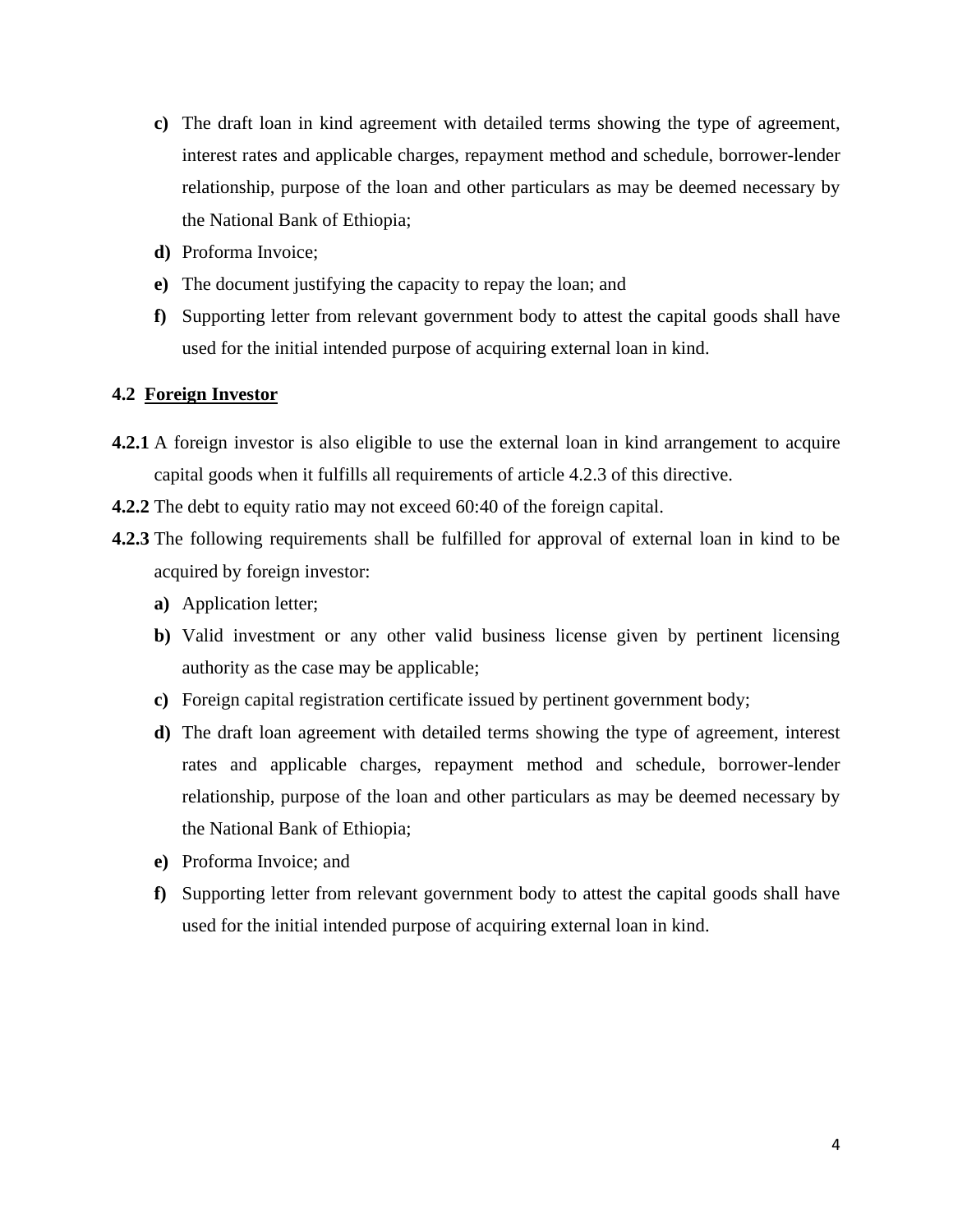# **Article 5: Approval and Registration of External Loan in Kind**

- **5.1.**The National Bank of Ethiopia shall issue approval letter for external loan in kind if all the requirements are fulfilled under article 4.1 and 4.2 of this directive.
- **5.2.**The National Bank of Ethiopia shall register up on presentation of the following documents:
	- **a)** Application letter;
	- **b)** Customs declaration and all relevant shipping documents; and
	- **c)** Copy of external loan in kind approval letters.
- **5.3.**In registering the external loan in kind when the National Bank of Ethiopia has found a discrepancy of price for the capital good as recorded between the external loan in kind approval letters and the customs declaration and all relevant shipping documents, it shall register the lesser prices of the capital good as external loan in kind.
- **5.4.**Notwithstanding the provision of sub-article 5.2 of this article, if the external loan in kind was acquired through lease agreement, the National Bank of Ethiopia shall support or cause to be registered the lease agreement at relevant registering organ of the government.

### **Article 6: All- in- Cost Ceilings**

**6.1.** The all-in-cost ceilings for external loan in kind shall be:

| <b>Average Maturity Period</b> | All-in-cost Ceilings                                                                  |
|--------------------------------|---------------------------------------------------------------------------------------|
| Up to three years              | six month LIBOR or Equivalent in EURIBOR Plus 2%                                      |
| to five years                  | More than three years and up $\vert$ six month LIBOR or Equivalent in EURIBOR Plus 3% |
| More than five years           | six month LIBOR or Equivalent in EURIBOR Plus 5%                                      |

**6.2.** When a changing international market requires, the National Bank of Ethiopia may vary the all in cost ceiling stated here in above.

# **Article 7: Guarantees**

Any form of guarantee may not be issued by government and bank for private loan in kind.